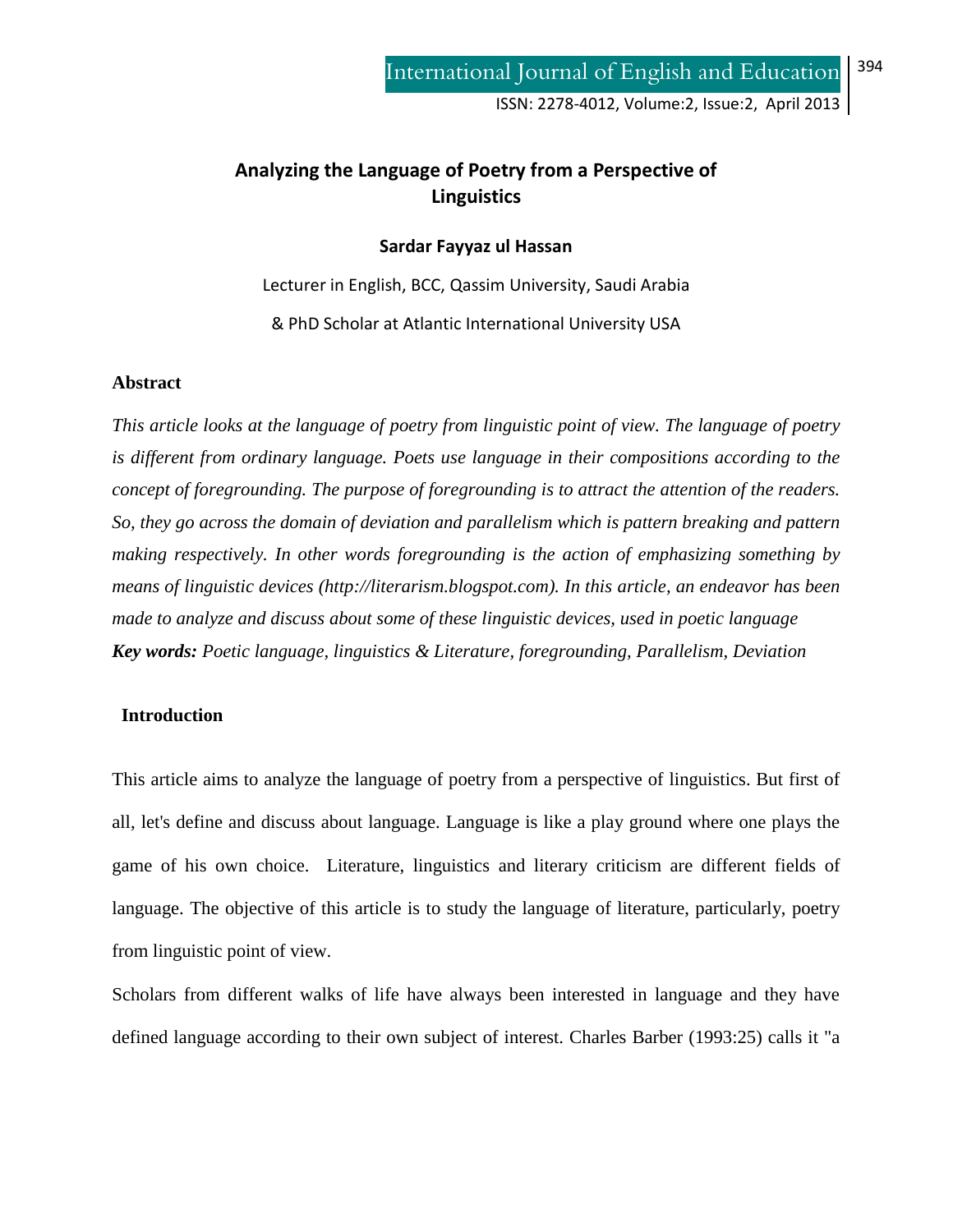system of vocal sounds". Richard and Platt (1985, p. 153) are of the same views as Barber does have in defining the language but with the following addition:

> Language is the system of human communication by means of a structured arrangement of sounds to form larger unit, e.g. Morphemes, words, sentences.

According to E.Spair (1921:8), language is "non- instinctive method of communicating ideas, emotions and desires by means of a system of voluntary produced symbols". David Crystal (1985) clearly thinks that language is the most highly developed form of human common action. Verma (2006, p.16) quotes Henry Sweet who calls language "the expression of ideas". But Bloom field calls language "the totality of utterance that can be made in a speech community is the language of speech community"(Ibid). Pyles and Algeo(1982, p.1), quote the remarks of a famous biologist, Lewis Thomas who says in *The Lives of a Cell* (1974,p.89):

> The gift of language is the single human trait that marks us all genetically, setting us apart from the rest of life. Language is like nestbuilding or hive-making, the universal and biologically specific activity of human beings. We engage in it communally, compulsively, and automatically. We cannot be human without it; if we were to be separated from it our minds would die, as surely as bees lost from the hive.

#### **1**. **Description**

### **1.1. Linguistics**

Language is one of the most important aspects of human identification and linguistics is a scientific study of the language. Linguistics is a very vast field and it is an interface between science and humanities. Linguistics is a battlefield for anthropologists, philosophers, philologists,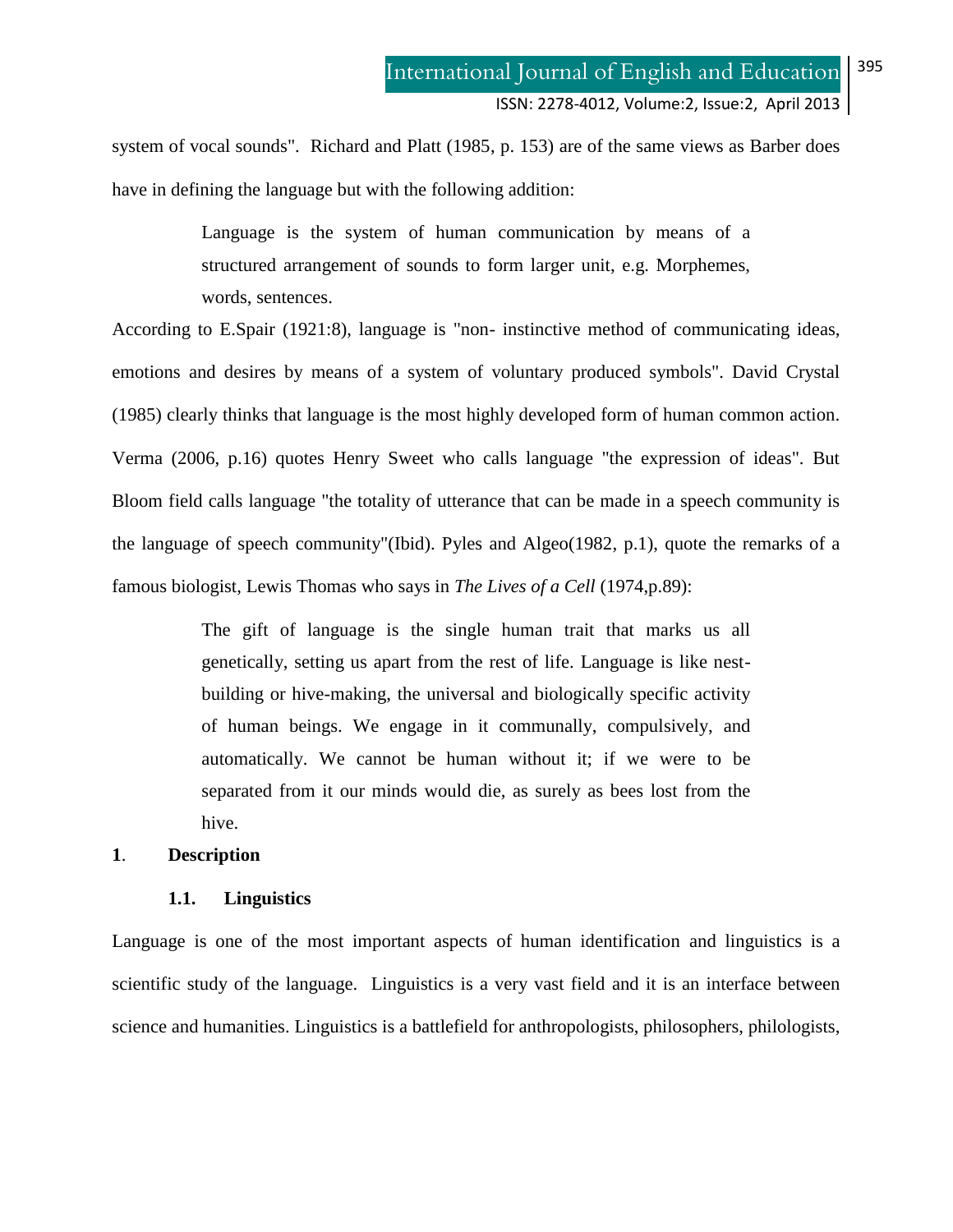poets, theologians, psychologists and neurologists. All these people are interested to describe language and how it works from their own perspective.

According to Richard and Platt (1985, p. 167), linguistics is "the study of language as a system of human communication". The history of language study is very old but linguistics flourished as an independent discipline recently. The field of investigation for linguistics is very vast. It investigates the sound system of language under sub fields of phonetics and phonology. It discusses about the arrangement of words into sentences under the title of syntax and linguistics also discusses the meaning system of language under the topics of semantics and pragmatics etc. Anthropological linguistics, psychological linguistics, sociolinguistics, stylistics, and applied linguistics are newly developed branches of linguistics.

### **1.2. Literature**

Different scholars have defined literature differently. Samuel Johnson (d.1784) calls it an intellectual light, to J.Q Adams (d. 1829), it is a charm of life, and Samuel Rogers (d.1855) says it is a sole business of life, and Oscar Wilde (d.1900), states that literature always anticipates life. So, Terry Eagleton (2008, p. 1) says by answering the self raised question:

> What is literature? There have been various attempts to define literature. You can define it, for example, as 'imaginative' writing in the sense of fiction - writing which is not literally true.

## According to Bassnett and Gundy (1993, p. 7):

Literature is a high pint of language usage; arguable it makes the greatest skill a language user can demonstrate. Anyone who wants to acquire a profound knowledge of language that goes beyond the utilitarian will read literary texts in that language**.**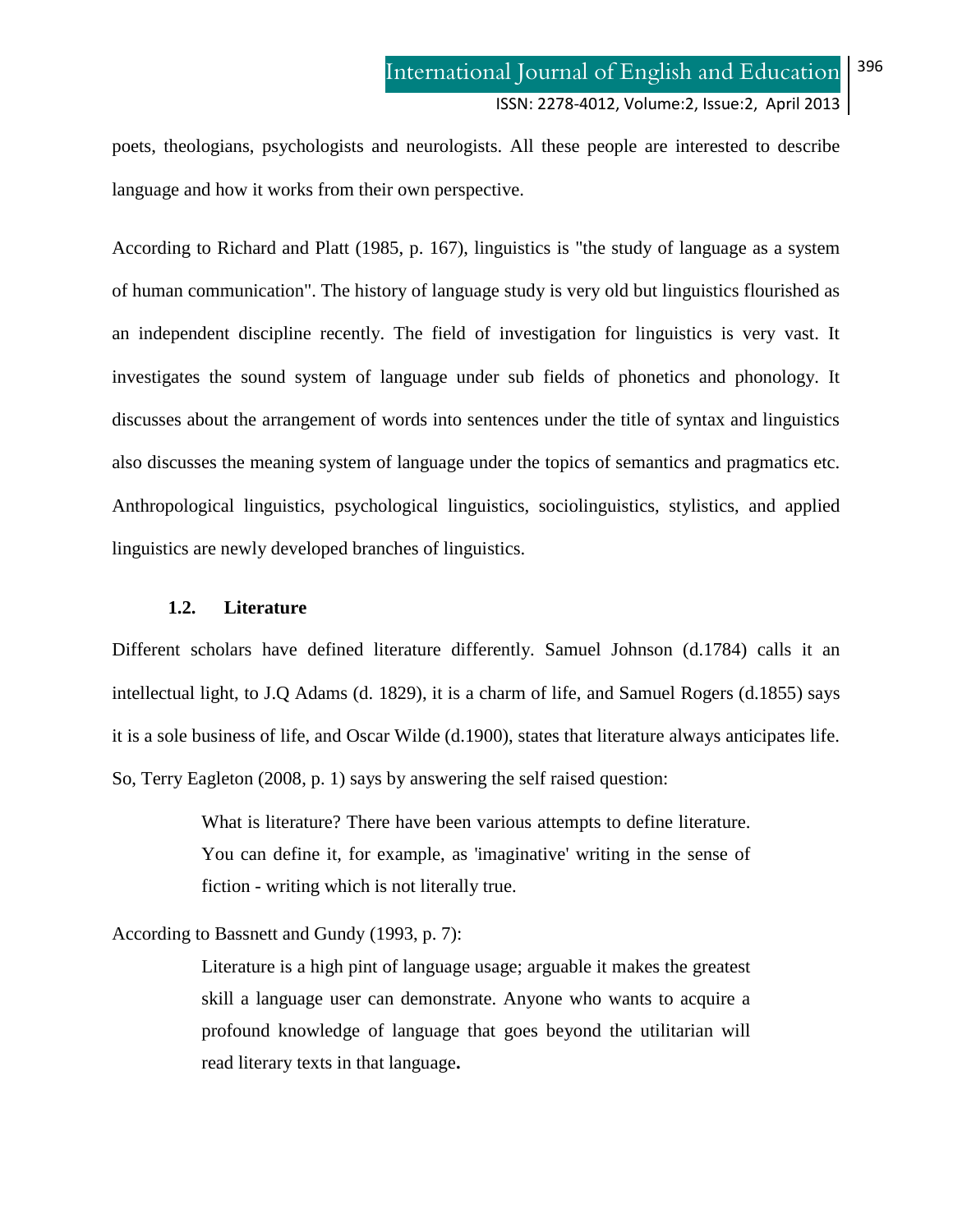Traditionally, literature is regarded to be the prerogative of certain people who are endowed with certain faculty for understanding literature. Literature is beyond the reach of common people. It is something mystic and should not be corrupted by linguistic analysis.

### **2**. **Poetic Language**

### **2.1. Drawing a line of distinction between ordinary and poetic language**

Language is a very special tool of communication. Human beings express their feelings by using the tool of language. Language and literature cannot be looked apart. In this context Leech (1969), says that even the deep examination of literature is not possible if language and literature are studied separately (p.1). However, in spite of this strong connection between these two types, the language of literature is different from the ordinary language in many respects. Leech (1969, p. 8) quotes Thomas Gray who writes in a letter to Richard West in April 1742,"The language of the age is never the language of the poetry". But after a long period, i.e., in 1879, Gerard Manly Hopkins writes to Robert Bridges."Poetic language should be the current language heightened and unlike itself, but not an obsolete one"(Ibid). These two scholars are absolutely disagreeing with each other on the issue of poetic language. But this difference reveals the fact that poetic and ordinary forms of language do have some differences that cannot be mapped out with the same scale. Although the basic structure of both types of language is same but their working domains are different.

Foregrounding is an essential aspect of poetic language. Ordinary language is rule governed but it is not necessary for poetic language to follow the set pattern of rules of a language. In this connection, it is right to summarize here, the observation of Leech (1969). According to him poetic language deviates from generally observed rules in many ways. He adds that creative writers, particularly, poets are enjoying the unique freedom about the use of language into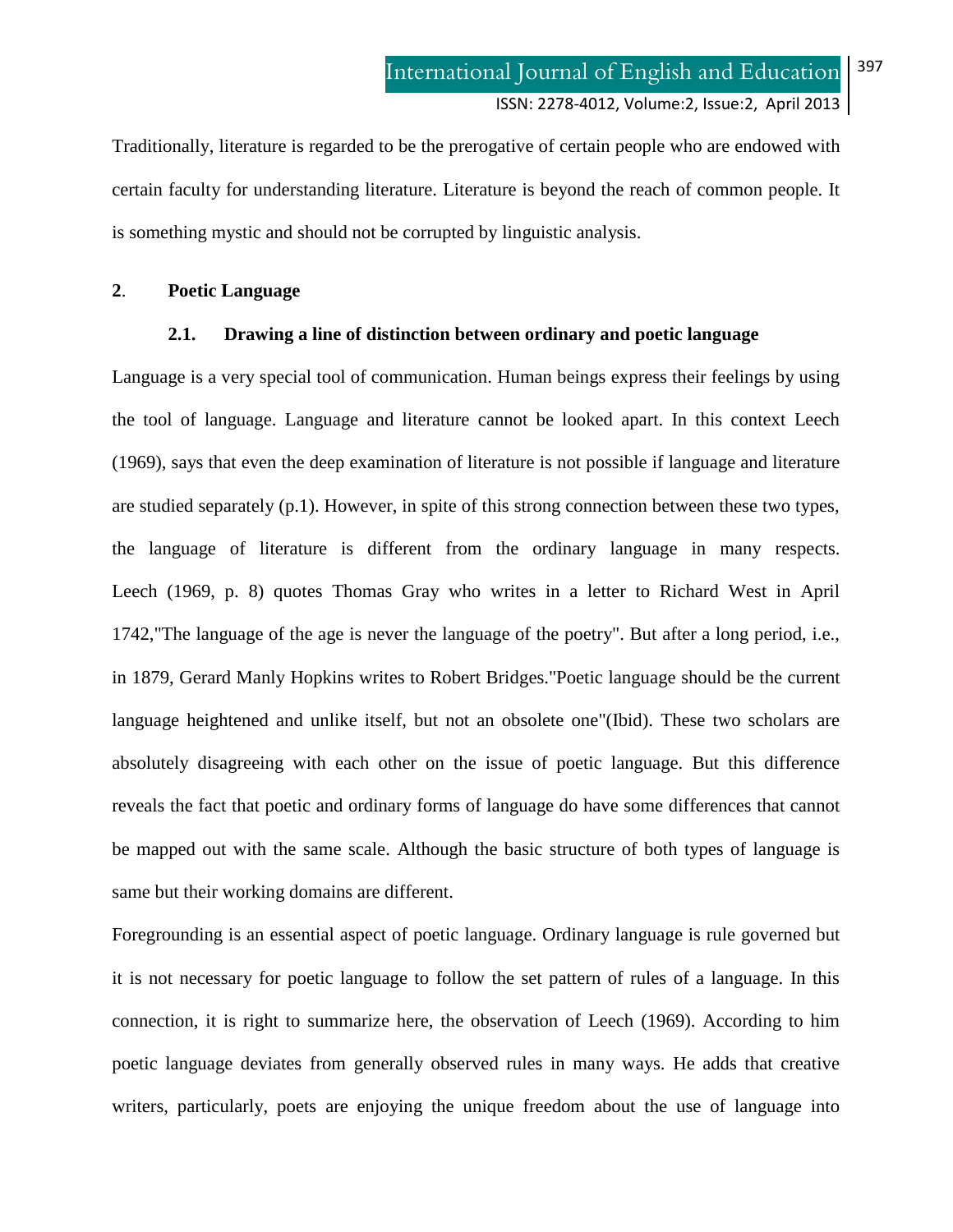different social and historical contexts. He expresses that the use of tropes is a characteristic of literary language (p.5). After this observation Leech (1969, p. 6), reaches to the conclusion:

> There is no firm dividing line between 'poetic' and 'ordinary' language, so it would be artificial to enforce a clear division between the language of poetry, considered as verse literature, and that is other literary kinds.

## **2.2. Observation of poetic language from linguistic point of view**

Linguistics is the scientific study of language. If we analyze the language of poetry from a perspective of linguistics then we have to say that the poetic language is foregrounded. According to Katie Wales (2001, p. 156), foregrounding is "a popular term in stylistics (especially in the analysis of poetry) introduced by Garvin (1964) to translate the PRAGUE SCHOOL term of the 1930s". Foregrounding makes something prominent. Painting and foregrounding do have many meeting grounds. In painting a painter uses different colors for making some parts of the pictures comparatively more prominent than the other ones. A poet does the same job by using the method of foregrounding.

Foregrounding is achieved by means of either pattern-making (extra regularities) or pattern breaking (irregularities).

In this assignment, poetic language will be studied and analyzed in terms of pattern making and pattern breaking.

#### **2.2.1. Parallelism (Pattern making or Extra-regularities)**

Pattern making is one of the striking features of poetic language. Pattern making in poetry can be called 'extra-regularities'. A poet goes beyond the regular patterns of language for the purpose of foregrounding. Poets repeat sounds by arranging them through the selection of vocabulary syntagmatically and paradigmatically. In sentence structure, syntagmatic and paradigmatic are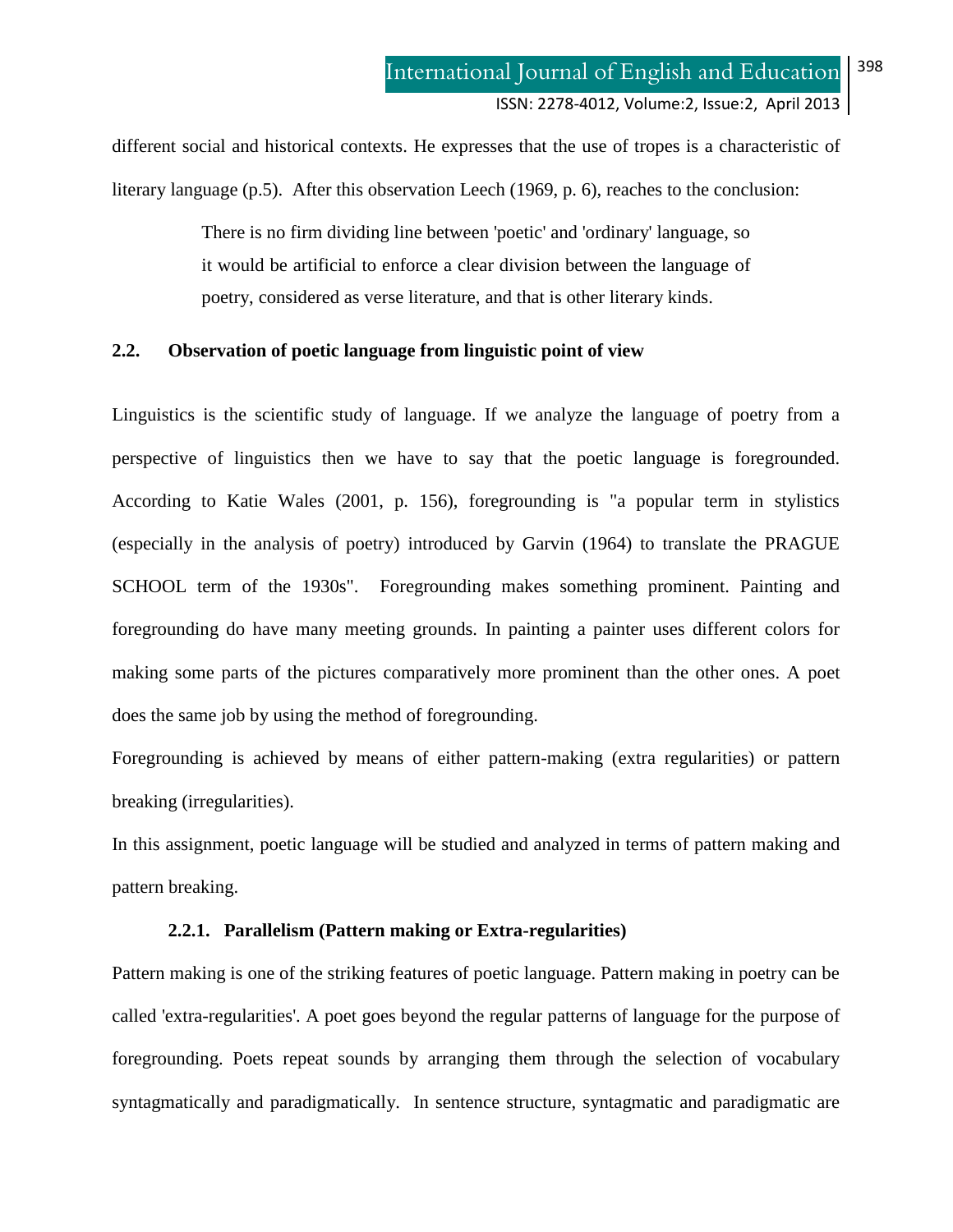ISSN: 2278-4012, Volume:2, Issue:2,April 2013

two types of relations of words. The first one shows the horizontal sequence or order of words while the second reveals the vertical sequence of words or phrases. The following diagram, adopted from Richard and Platt (1985, p. 285) shows this relation of words clearly.

Fig



Pattern making is also described in terms of parallelism which, according to Leech (1969, p. 62) is a 'foregrounding regularity', and Katie Wales (2001) considers it a device in rhetoric that depends on the 'Principle of equivalence', a term used by Jakobson in 1960. Parallelism is a "repetition of the same structural pattern: commonly between phrases or clauses"(p.283).

Foregrounding consists of both parallelism (regularities and extra-regularities) and deviation or irregularities. Poetic language chiefly exhibits these techniques. Let's start with the parallelism first.

Poets use the technique of parallelism while constructing the poetic diction (language) in a number of ways. Some of them are being given here.

#### **i). Rhyme**

Rhyme scheme is one of the most outstanding features of poetic language. It is the repetition of the final sound of different lines of a piece of poetry. According to Katie Wales, (2001, P. 346),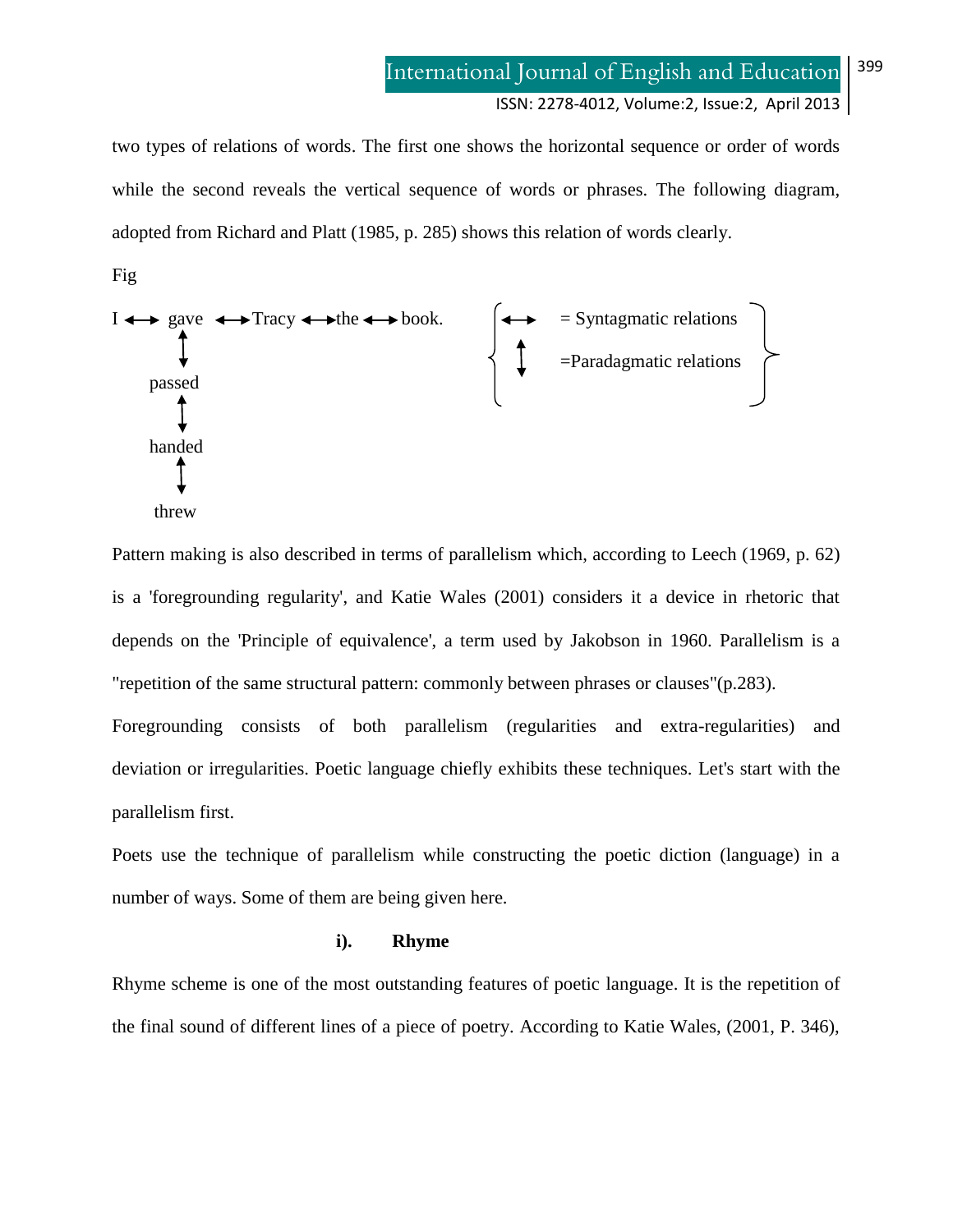"Rhyme is a kind of PHONETIC echo found in verse: more precisely, "PHONEMIC matching". Mick Short (1996, p. 113) observes it more closely and writes:

> Rhyme is usually reserved to refer to the final syllables of different lines of poetry when the vowel and syllable – final consonants (if any) of the words in question are identical. Thus *five* can rhyme with *live* and *alive*. Slightly looser connections than this (e.g. *five*/*fife*) are usually called half rhymes, and if the rhymes occur in positions other than at the end of a line, they are usually called internal rhyme.

### **Example:**

Wake! For the sun, who scattered into flight The stars before him from the field of Night, Drives Night along with them from He cavn and Strikes The Sultans' Turret with a Shaft of Light (Edward Fitzgerald – The Rubaiyat of Omer Khayyam)

The ending words of lines 1, 2, and 4 of this stanza are *flight, Night and light*. These words end with the same final consonant sound /t/ that according to Katie (2001) creates an end rhyme. He further says, if words like *June*/*moon; rose*/*toes* occur within the lines they are called internal rhyme.

## **ii). Alliteration**

The repetition of initial sound at stressed syllable in a line is called alliteration. For example the sentence 'Frank found four frogs laughing on the floor', has /f/ sound which is repeated in the beginning of content words. Katie (2001, p. 14) uses the term "initial rhyme" for it and says, "Alliteration is the REPEATION of the initial consonant in two or more words".

Short (1996, p. 10) shares the following lines of George Crabbe as an example of alliteration:

*A dreadful winter passed, each day severe Misty when mild, but cold when clear*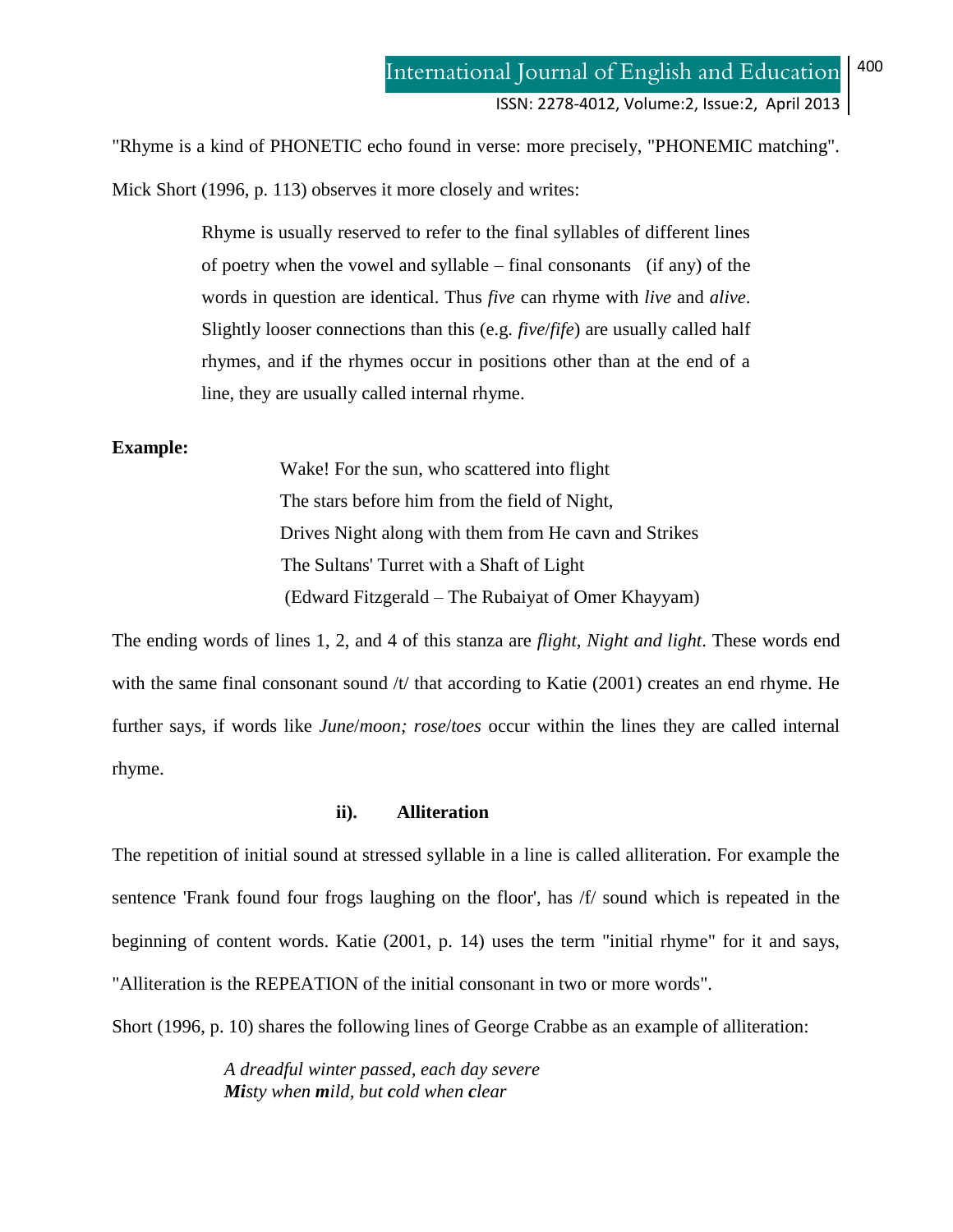('Tale 17: Resentment', lines 351-2)

Here, /m/ and /k/ sounds are repeated initially in *Misty* and *mild*, *cold* and *clear* respectively.

Another example can be given from Shakespeare's Romeo and Juliet. Romeo says:

*How silver-sweet sound lover's tongues by night, Like softest music to attending ears* (Act II scene II)

In first line the consonant sound /s/ is repeated initially in words *silver-sweet* and *sound*, and hence it aligns alliteration. So, poets use this technique frequently in their lyrics for creating musical effect.

**iii). Pun**

Pun is another pattern making technique. It creates humorous and ironic effects in poetry.

According to Leech (1969, p. 62), "A pun, for instance, a type of foregrounding", Katie Wales

(2001, p. 327) writes:

Thus puns commonly occur in jokes, e.g.:

Q: How do you get down from elephant?

A: You don't, you get it from ducks.

### **iv). Assonance**

It is a type of half rhyme, used in poetic diction. Katie Wales (2001). In assonance same stressed vowel sound is repeated in different words in a line of verse. Katie (2001, p. 33) has also given an example of assonance from Tennyson which creates an expressive effect:

*Break, break, break On the cold gray stone, O sea*!

In the first line, in word 'break' the diphthong  $\ell$  and  $\ell$  has been repeated. This re petition is called 'assonance'.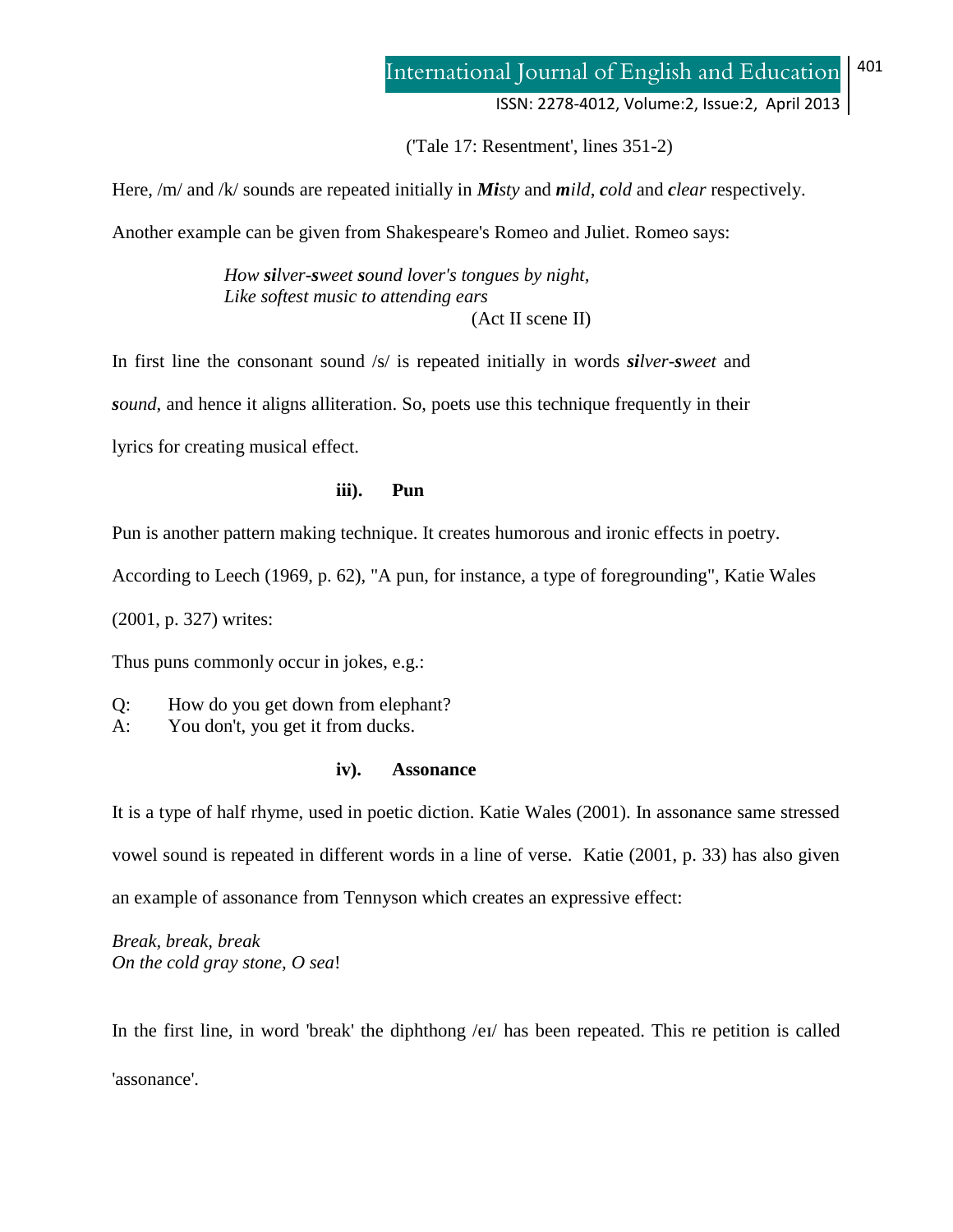ISSN: 2278-4012, Volume:2, Issue:2,April 2013

#### **v). Consonance**

In Greek language it means to harmonize the sounds in a poetic line. A Dictionary of Stylistics (2001, p. 79), states consonance, a kind of 'half-rhyme' or 'end- alliteration'. Here final consonants are repeated, but with different preceding vowels (Ibid). The Dictionary further informs about the term 'consonance' that "Turner (1973) and Cuddon (1998) use the term for what other calls APOPHONY and Leech (1969) calls it PARARHYME" *Longman 2001, p. 79.* In the sentence "Guilt gilds evil deeds better than gold", consonant sound /g/ is repeated in "guilt," "gild," and "gold" which creates consonance.

### **vi). Anaphora**

In Greek language it means "carrying back" Katie (2001, p. 19). Parallelism is a technique that involves in repeating the same word at the start of successive clauses, sentences or verses (Ibid).

#### **Example:**

*How pleasant it is to have money, heigh ho!*

*How pleasant it is to have money.* (MARS 1985, p. 88)

In both the lines, the word 'how' is repeated in the beginning. This is an anaphoric repetition. Mathematically, it can be shown like  $(a \ldots)$   $(a \ldots)$ . Here 'a  $\ldots$ ' refers the repetition of words at initial position.

#### **vii). Apistrophe**

It is a final repetition of words in different lines of a poetic piece. Mathematically, it can be shown like  $(...a)$   $(... a)$ . Leech (1969, p. 81) presents its example from T.S. Eliot:

*Those who sharpen the tooth of the dog, meaning Death Those who glitter with the glory of the hummingbird, meaning Death*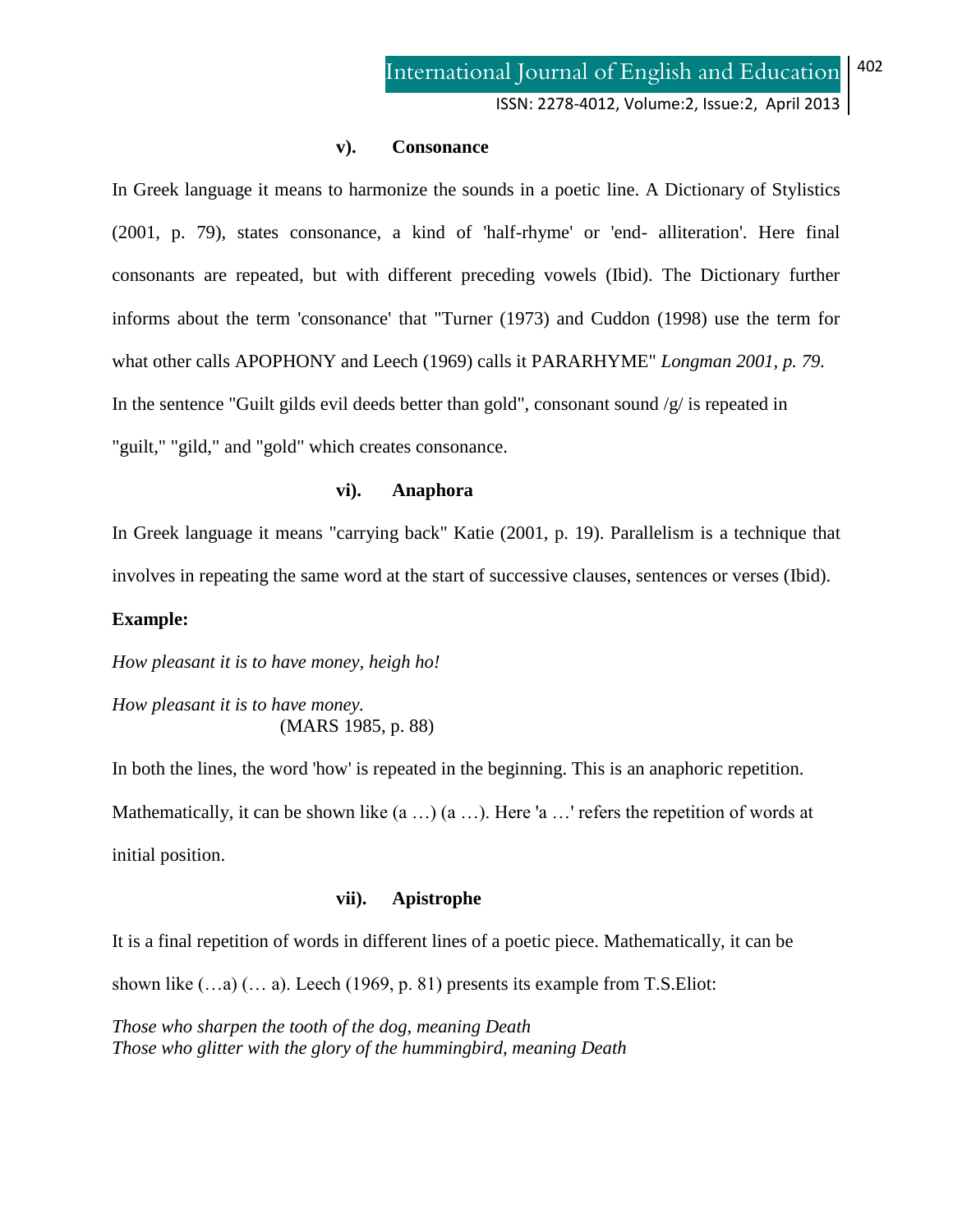ISSN: 2278-4012, Volume:2, Issue:2,April 2013

### **viii). Symploce**

It is a combination of anaphora and apostrophe. To Leech (1969, p. 81), "initial combined with

final repetition" is called symploce. For this the formula can be derived as  $(a \dots a)$   $(a \dots a)$ , etc.

*According to K. Walse (2001, p. 380), symploce:*

involves the REPETITION of one set of words at the beginning of a series of sentences or verse lines, and of another set at the end: a combination of ANAPHORA and EPISTROPHE.

## **Example:**

*I will recruit for myself and you as I go, I will scatter myself among men and women and when as I go* Walt Whitman, Song of the open Road, quoted from Leech, 1969, p. 81

### **ix). Anadiplosis**

In anadiplosis the final part of one unit is repeated. This repetition occurs at the beginning of the

next, Leech (1969). Mathematically, this repetition appears in this formula: (… a) (a …).

## **Example**

*My words I know do well set forth my mind; My mind becomes his sense of inward smart; Such smart many pity claim of my heart; Her heart, sweet heart, is of no tiger's* (Sidney: *Astrophel and Stella*, quoted from Katie, 2001, p. 18)

## **x). Epanalepsis**

In *A Linguistic guide to English Poetry*, Leech quotes lines from Milton's Paradise Lost, II to

observe epanalepsis in the language of poetry:

*With ruin upon ruin, rout on rout, Confusion worse confused* (p.82)

In these lines, the final part of each unit of the pattern repeats the initial part on this formula (a…

a) (b… b). This type of repetition is called epanalepsis.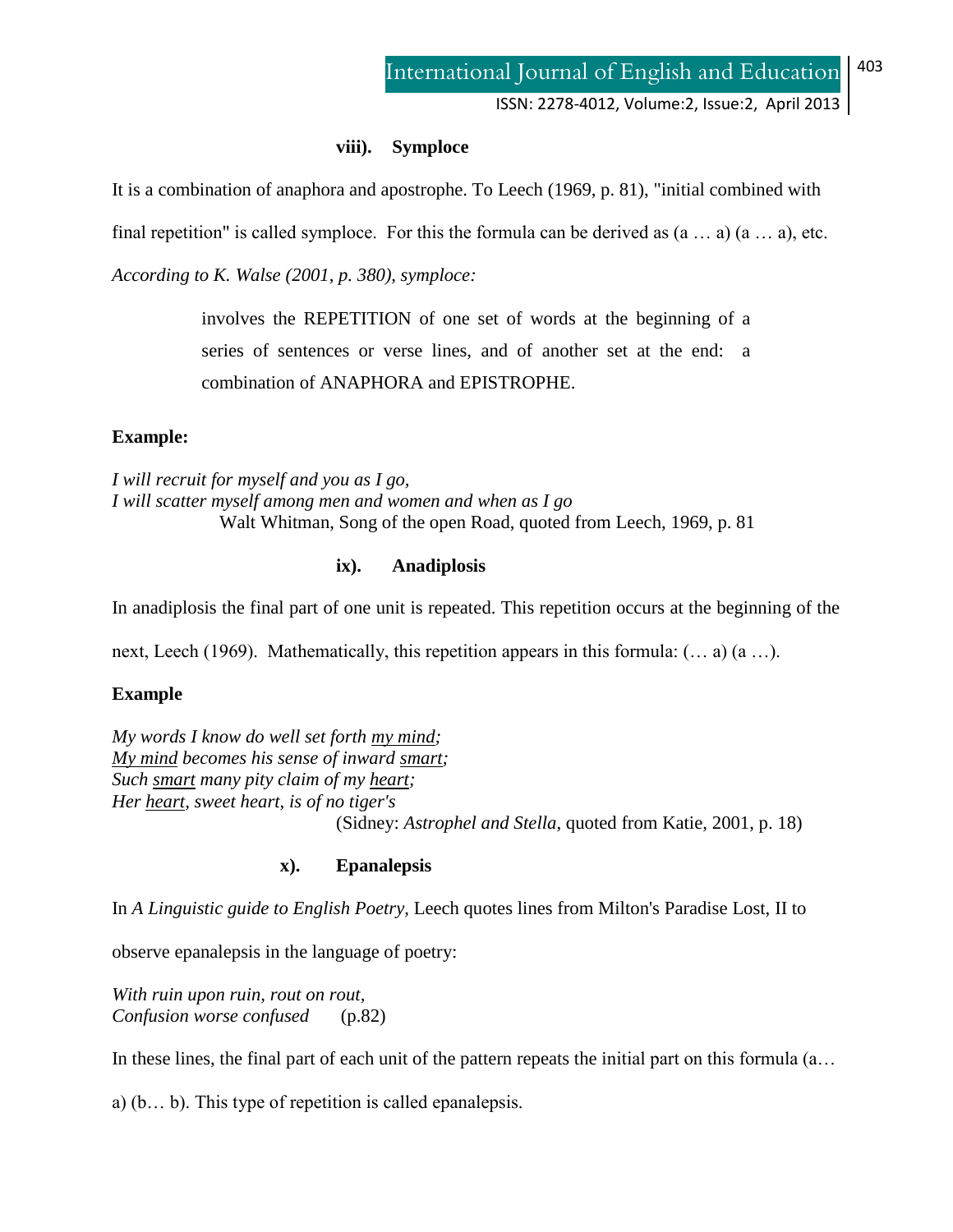#### **xi). Antistrophe**

The aim of parallelism in poetic language is pattern making through the repetition of sounds, words, phrases, and clauses etc. Antistrophe is method of repetition and it is a parallelism technique. Leech (1969) and Katie (2001) agree that antistrophe is the repetition of words in reverse order. Mathematical shape of this repetition is (…a… b…) (…b… a…).

Example:

Leech (1969, p. 82) presents the example of antistrophe from Shakespeare's Hamlet, Act II, Scene ii:

*What's Hecuba to him or he to Hecuba That he should weep for her?*

## **2.2.2. Deviation (Pattern breaking or irregularities)**

Foregrounding is a very famous concept in the domain of stylistics. It is an important feature of poetry. Katie (2001) has kept the historical record of the concept of foregrounding in his *Dictionary of Stylistics* which tells that Garvin (1964) introduced the term of foregrounding. Mukařvosky (1932), Hávranek (1932) and before them many formalists scholars have of the views that the function of poetic language is to surprise the readers by providing them with a fresh and dynamic awareness of its linguistic medium. Foregrounding makes something prominent by going against the norms of language. Foregrounding in poetry is achieved through pattern making and pattern breaking. Pattern-making or parallelism has been discussed in (3.2.1) but here the focus will be laid on pattern-breaking or deviation. According to Katie (2001, p. 103), "deviation refers to divergence in frequency from a NORM…" In poetic language, deviation can occur at lexical, morphological, grammatical, semantic and phonological levels".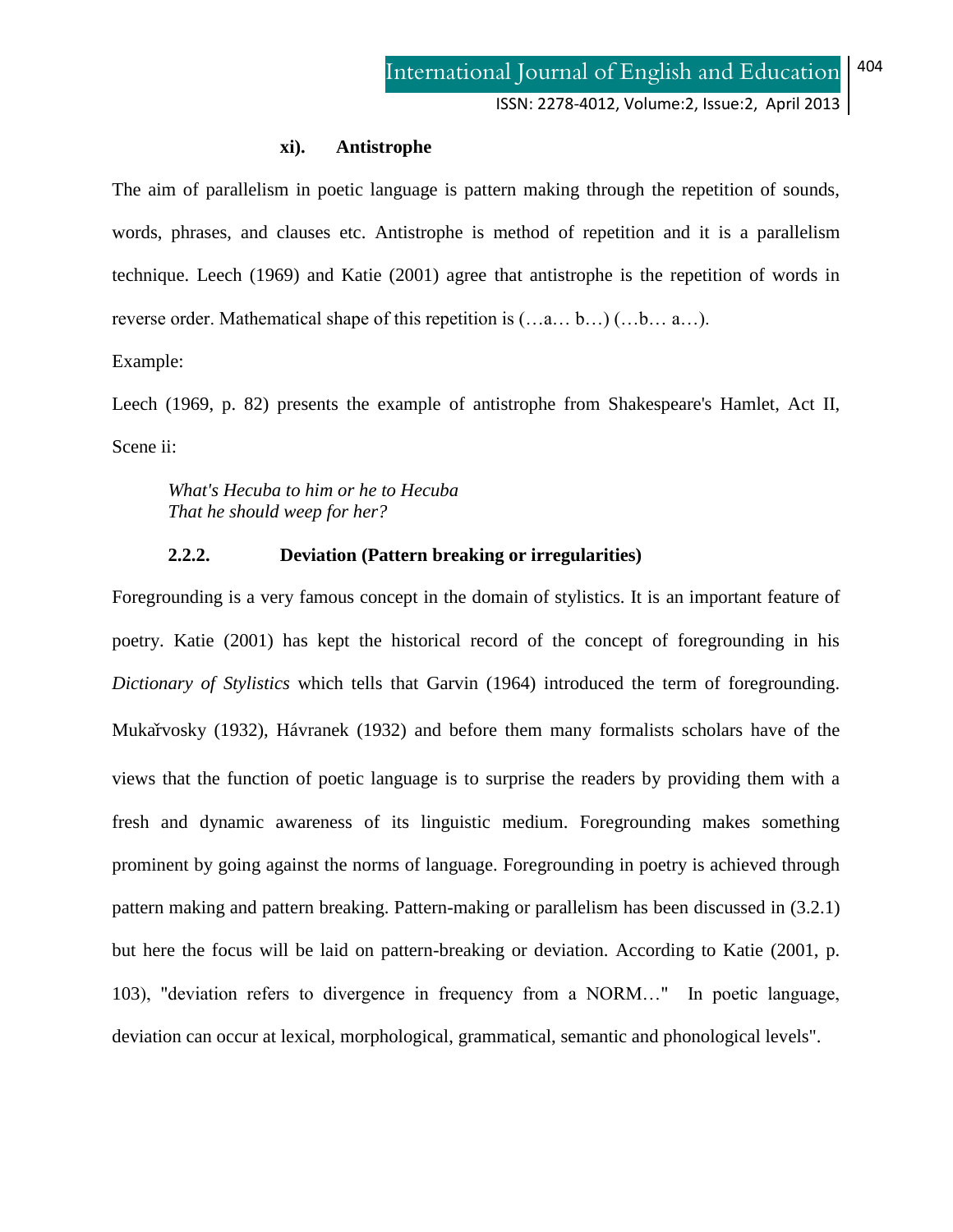## **i) Lexical deviation**

Poets are interested in making new words. Usually, these words do not exist before. The process of making the words is called 'neologism' (short, 1996). Let's see the following example:

*"The boys are dreaming wicked or of the bucking reaches of the night and the jollyrodgered*

*sea"*. (Dylan Thomas, under Milk Wood, p.1--- quoted from short, 1996, p.45)

In this example, "the underlined word is 'Jilly Rodgered', "a name for the pirates' skull and crossbones flag"(Ibid). Here two words have joined together to make a compound noun *jollyrodger*. The addition of '-ed' converts it into adjective and it modifies the noun 'sea'. This type of invention of lexis exhibits the process of neologism and hence it is a lexical deviation.

## **ii) Grammatical deviation**

Breaking the rules in making the sentences is grammatical deviation. English grammar is a set of many rules that is why there are many possible ways of making foregrounding through grammatical deviation. For example, while discussing about word order, usually adjectives come before the noun or the pronoun one(s), (Jake Allsop, 1969), but in poetry, according to Short (1996:47), "the adjective can come after the noun". He also writes in this context:

> The placing of Adjectives after the noun in poetry is often characterized as an archaic usage. However, it appears never actually to have been a feature of English. Rather, it was borrowed from French into English poetry after the Norman Conquest and can be found as a regular feature in English poetry (but not prose) from that time. (Ibid, p.78)

The following examples reflect the 'poetic flavor' short (1996), where adjectives appear after the nouns they modify:

[1] *O goddess! Hear these tuneless numbers, wrung By sweet enforcement and remembrance dear …* (John Keats, 'Ode to Psyche)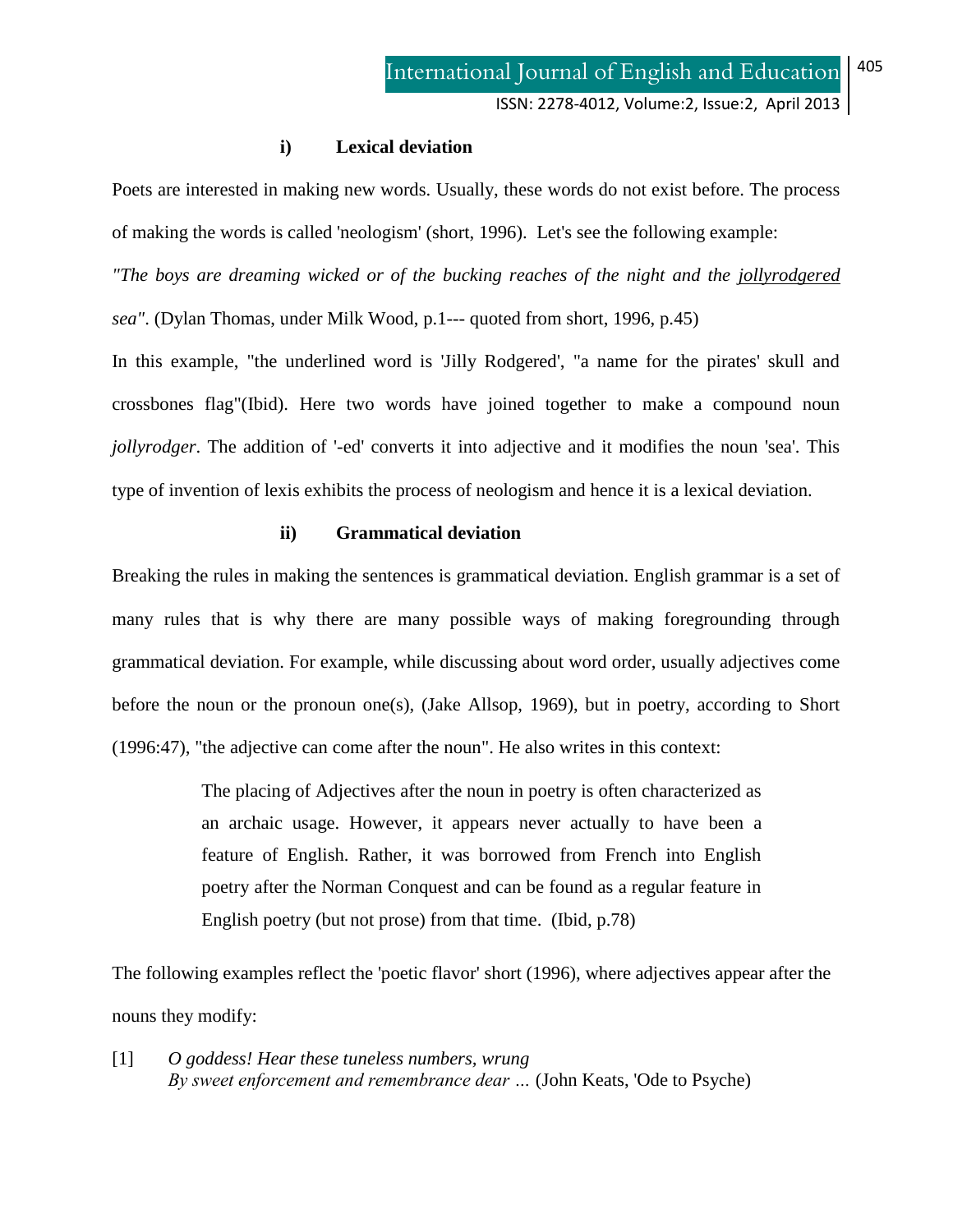## [2] *Little enough I sought; But a word compassionate …* (Ernest Dowson, 'Exchanges')

In the above presented examples, 'remembrance' and 'a word compassionate' are grammatical deviations, and short (1996) calls it an appropriate poetic flavor.

### **iii). Morphological deviation**

Morphology is the science of words, and it is a study of morphemes, the smallest grammatical units. Morphemes are the building blocks for words. Morphemes can be free and bound. Free morphemes are complete words and they give proper meaning but bound morphemes cannot give their proper meanings unless they are attached with other free morphemes as a prefix or suffix. For example the word 'incompletely' does have three morphemes, i.e., 'in-', 'complete', '-ly'. Here prefix 'in-' and suffix '-ly' are the bound morphemes but 'complete' is a free morpheme because it gives complete meaning. Deviation in morphology means to add such morphemes which cannot be added normally. Short (1996) quotes the following example in this regard:

#### **Example:**

*"Perhapless mastery of paradise"*

(e.e. cummings, 'from spiraling ecstatically this')

The suffix '-less' can be added to the words like *helpless, worthless, sunless* etc., but in the normal paradigm of English rules, it cannot be added as a suffix to the word 'perhaps'. But e.e. cummings does so and his doing this is a morphological deviation.

### **iv). Semantic deviation**

Semantics is the study of meaning. When a poet uses other than commonly used meaning of a word it is called semantic deviation. In semantic deviation surface level meanings are changed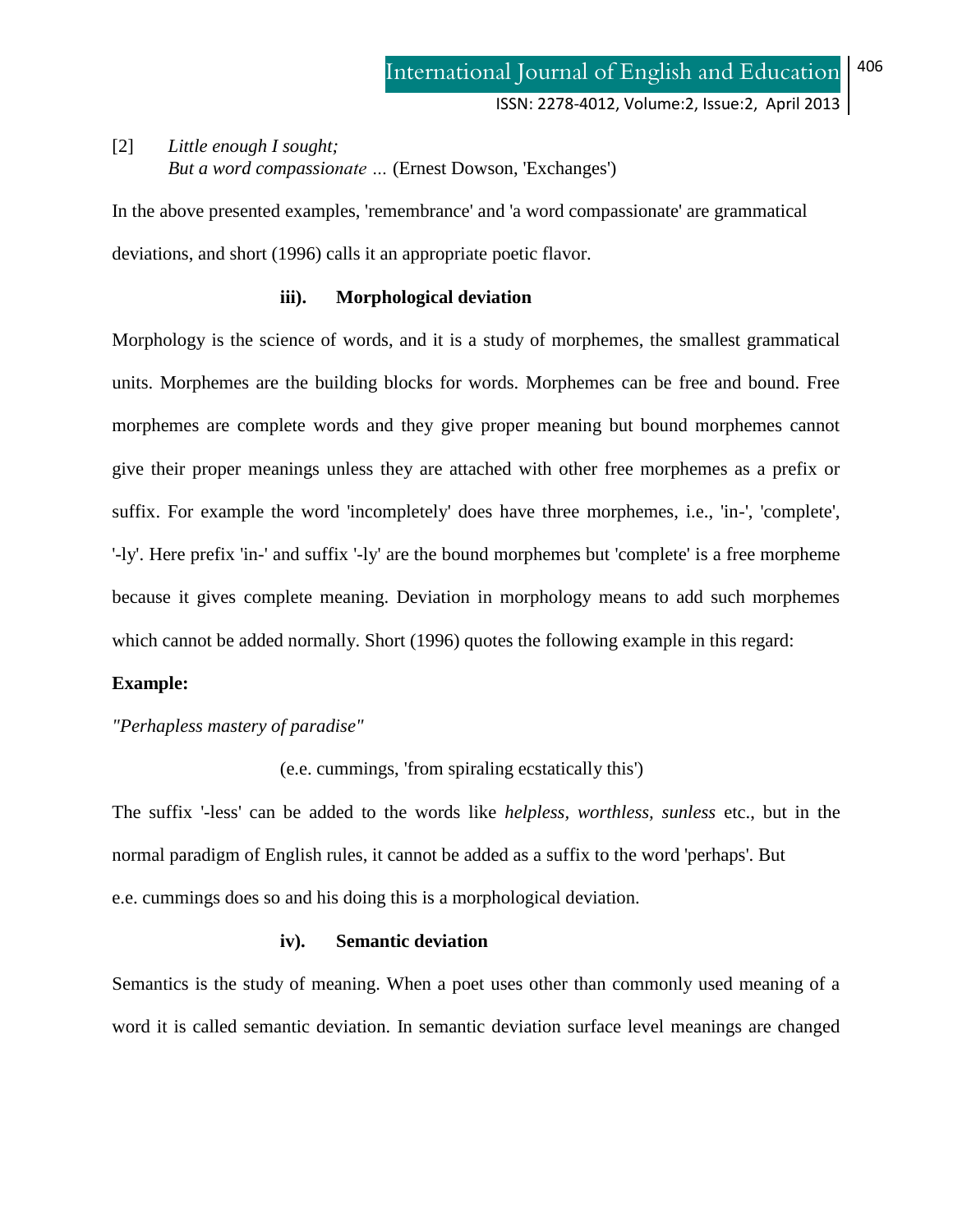with the meanings at deeper level. This type of deviation is achieved by using different figures of speech. Simile, metaphor, irony, and hyperbole etc., are used to achieve this goal.

Paradox is another figure of speech that creates semantic deviation. Paradox, according to Wales (2001) is a statement which has contradiction in its apparent meaning, or "a kind expanded OXYMORON" Ibid. p. 282. 'War is peace', 'freedom is slavery', and 'ignorance is strength' etc., are the examples of semantic deviation. Wales quotes Donne's lines from *Holy Sonnets, 14*, in this context:

> *Except you enthrall me, never shall be free Nor ever chaste, except you ravish me* (Ibid)

### **v). Phonological deviation**

Phonology is the study of sound patterns of a particular language and deviation is a departure from accepted norms of a language. Phonology deals with sounds and sounds belong to speech. Short (1996, p. 54), states that "most of our literature is written, there is relatively little scope for phonological deviation…", and Leech (1969, p. 46) looks that "phonological deviation in English poetry is of limited importance". However, phonological deviation occurs mostly in the end rhyme.

### **Example:**

- [1] *The skylark and thrush, The birds of the bush,*
- [2] *Till the little ones weary No more can be merry;*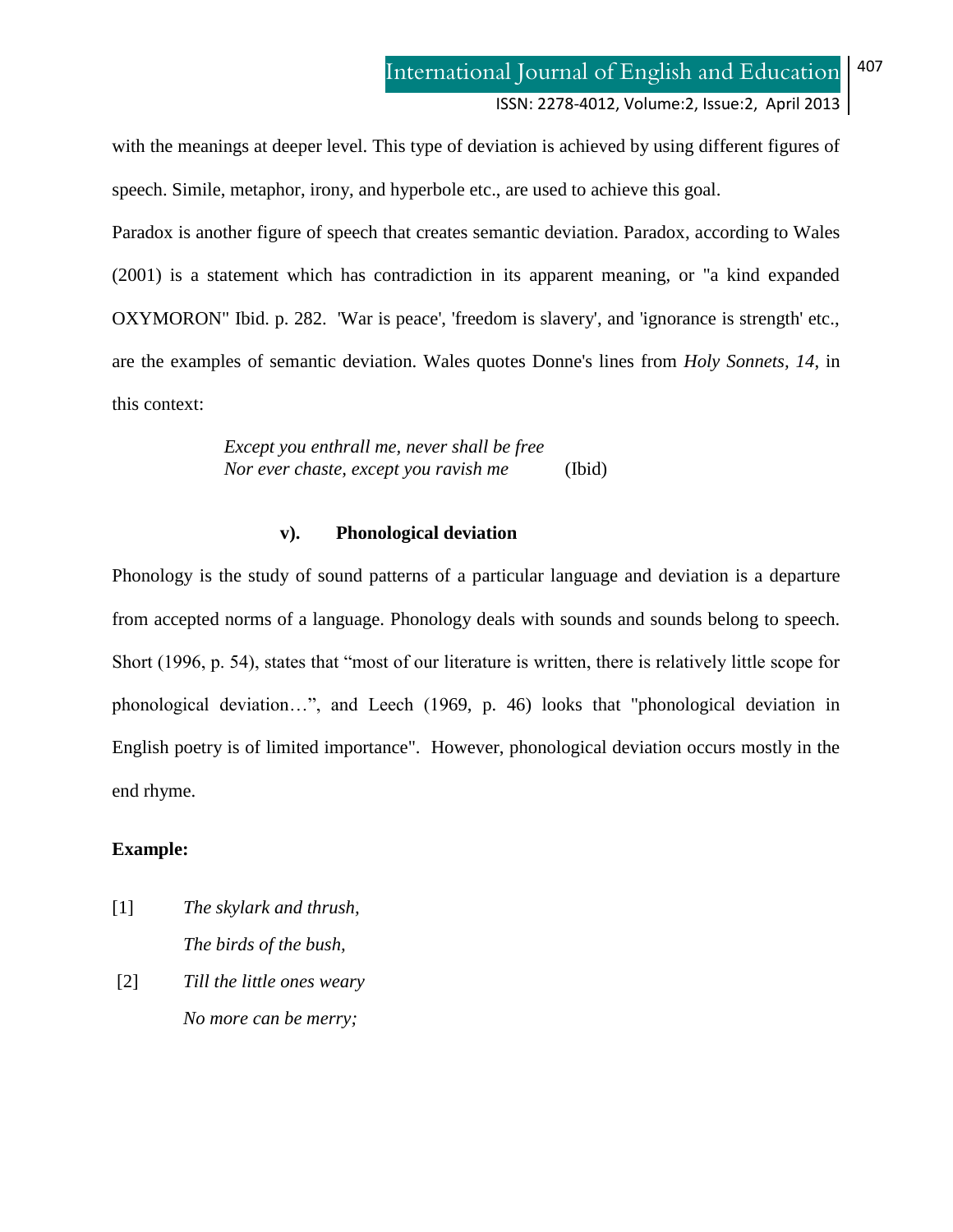These lines have been taken from William Black's (1757 -1827) --- *The Echoing Green*. In verses [1] and [2], the words *thrush*, *bush*, *weary* and *merry are* believed to maintain the rhyme scheme in these lines but these words do not have the same pronunciation.

Oxford Advanced Learners' Dictionary  $(7<sup>th</sup>$  edition) gives the pronunciation of these words as / $\frac{\partial f}{\partial x}$ , /bu $\int$ , /wearl/ and /merl/ respectively. In words, *thrush* and *bush*, the most common word is *bush,* so *thrush* / $\text{er}\Lambda$ / will be pronounces as / $\text{er}\Lambda$ /, in *weary and merry*, the most common word is *merry*. So the *weary* will be pronounced on the pattern of *merry*. By this way, / wearl/ becomes /ver1/ which is not a standard pronunciation but it is a deviation at phonological level.

#### **Conclusion**

In this article, an effort has been made to analyze the language of poetry from a perspective of linguistics. Linguistics is the scientific study of language. To study a poetic piece linguistically needs to concentrate on the language of poetry from a particular angle. In this assignment, the structure of poetic language has been analyzed in the light of foregrounding, which means to bring something into prominence. This paper discusses how a poet foregrounds the language of poetry. Foregrounding is achieved by parallelism and deviation---the most important techniques of foregrounding. This assignment further discusses how a poet plays his part in making and breaking the patterns of poetic language.

An endeavor has also been made to map out the language of poetry by using the scale of irregularity and extra-regularity. In short, linguistic analysis of poetic language reveals the fact that a poet has to do many deliberate attempts to compose a piece of poetry.